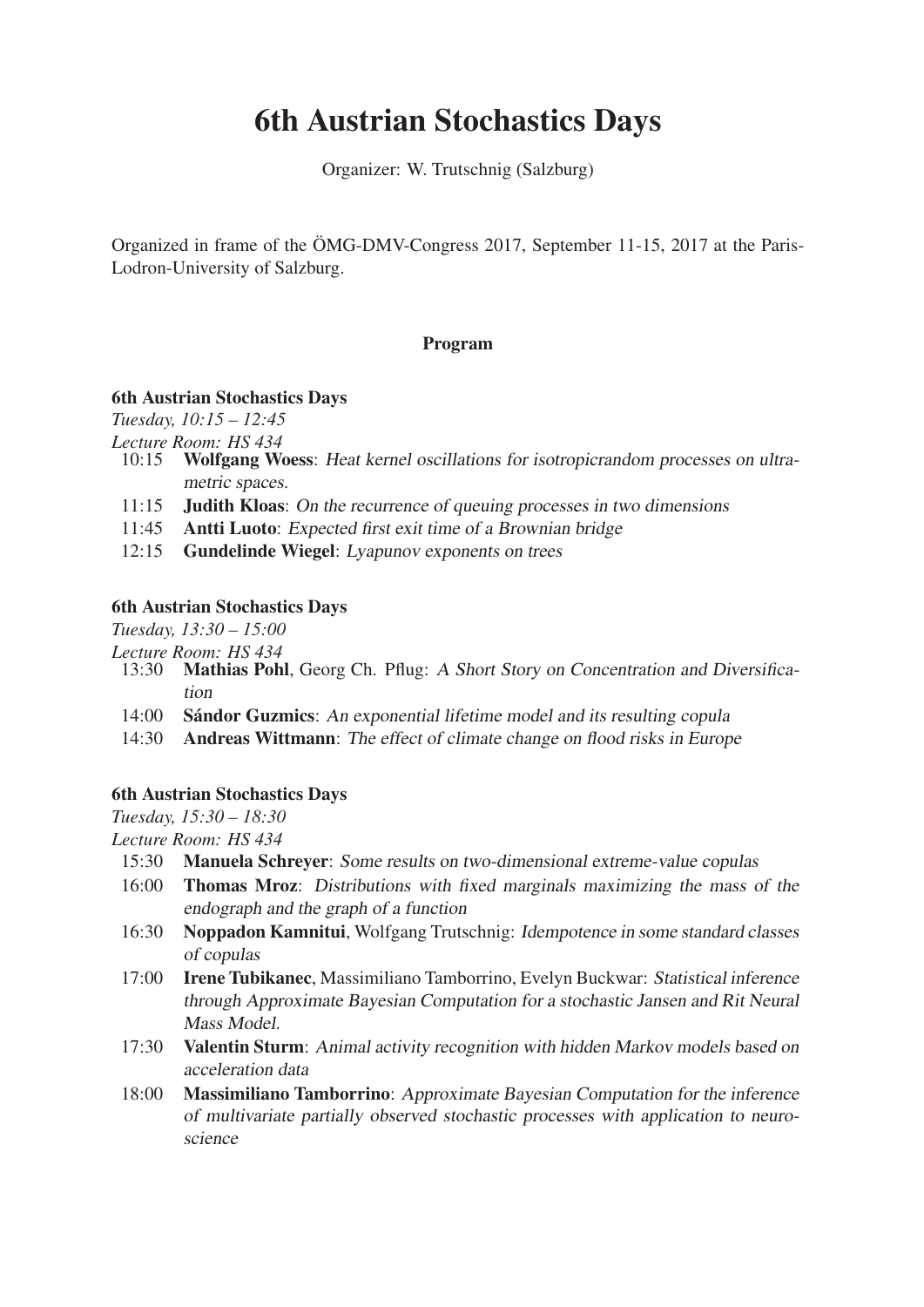## 6th Austrian Stochastics Days

*Wednesday, 10:15 – 12:45 Lecture Room: HS 434*

- 10:15 Christian Bayer: *Rough Volatility models in Finance*
- 11:15 Andreas Eichler, Gunther Leobacher, Michaela Szölgyenyi: *Utility indifference pricing of insurance catastrophe derivatives*
- 11:45 Thuan Nguyen: *A note on approximation for stochastic integrals driven by a Lévy process*
- 12:15 Christian Kuehn: *Uncertainty transformation via Hopf bifurcation in fast-slow systems*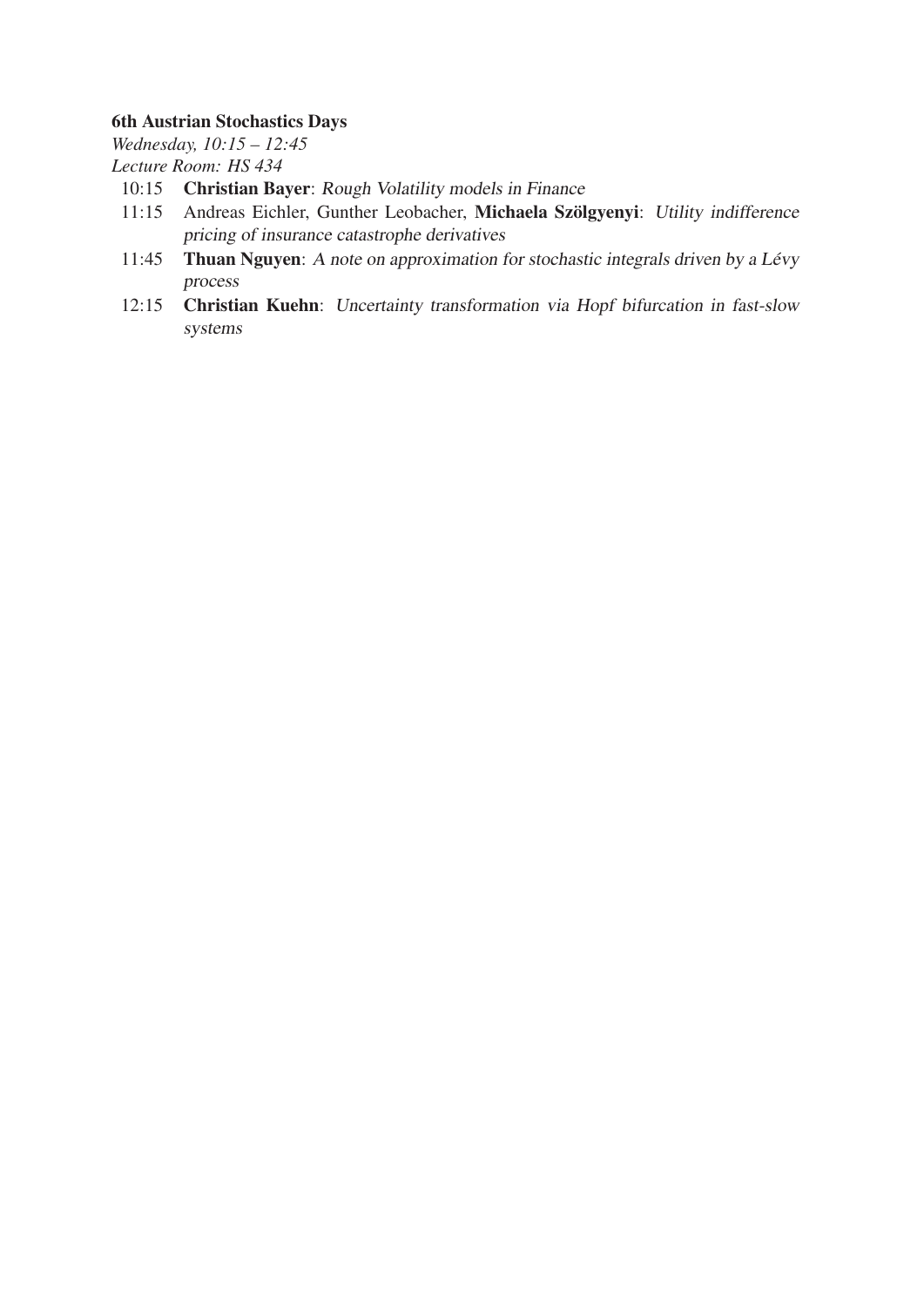## Heat kernel oscillations for isotropic random processes on ultrametric spaces. *Wolfgang Woess (TU Graz)*

The family of hierarchical Laplacians on an ultrametric space is introduced and the associated isotropic semigroups of Markov transition operators are displayed. Focussing on the spacehomogeneous situation, typical classes of such processes and operators are studied in more detail, where the return probabilities exhibit periodic oscillations.

This comprises the operator of fractional derivative (Taibleson Laplacian) on the p-adic numbers and random walks on locally finite groups such as the infinite sum of copies of a finite group and the infinite symmetric group ("shuffling an infinite deck of cards").

This is joint work with Alexander Bendikov (Wroclaw) and Wojciech Cygan (Wroclaw and Graz), based on previous joint work with Bendikov an Alexander Grigor'yan (Bielefeld).

12.09.2017 11:15 Judith Kloas HS 434

On the recurrence of queuing processes in two dimensions *Judith Kloas (TU Graz)*

Recall the one-dimensional queuing process  $(W_n)_{n>1}$ , which is defined by setting  $W_0 = 0$  and  $W_n = \max\{0, W_{n-1} - Y_n\}, n \ge 1$ , where  $Y_1, Y_2, \ldots$  is a sequence of independent and identically distributed discrete random variables.

In this talk we introduce a certain Markov chain  $(W_n^{(1)}, W_n^{(2)})_{n \geq 1}$  in the two-dimensional case which is build upon the process  $(W_n)_{n>1}$ .

We study the recurrence behavior of  $(W_n^{(1)}, W_n^{(2)})_{n \geq 1}$  and present our approach which is based on the technique of discrete subordination and the theory of regular variation.

### Expected first exit time of a Brownian bridge

*Antti Luoto (University of Jyväskylä)*

It is well known that the expected exit time of a standard Brownian motion from the interval  $(-h, h)$ , where  $h > 0$ , is  $h^2$ . Let  $(B_t^{0, T, y})_{t \in [0, T]}$  denote a Brownian bridge from 0 to *y* of length  $T > 0$  and  $\tau_{(-h,h)}$  its first exit time from  $(-h,h)$ . I will present a new representation for the expected first exit time  $\mathbb{E} \tau_{(-h,h)}$ . This representation allows to investigate the asymptotic behavior of  $\mathbb{E} \tau_{(-h,h)}$  for  $h \downarrow 0$ , and it turns out that it coincides with that of the standard Brownian motion. This effect is crucial for computing the weak rate of convergence for a random walk approximation of Brownian motion, which is carried out in [1] in the spirit of [2].

A similar representation is derived also for certain Bessel bridges, and the limiting behavior as  $h \downarrow 0$  is addressed.

The talk is based on joint work with C. Geiss and P. Salminen.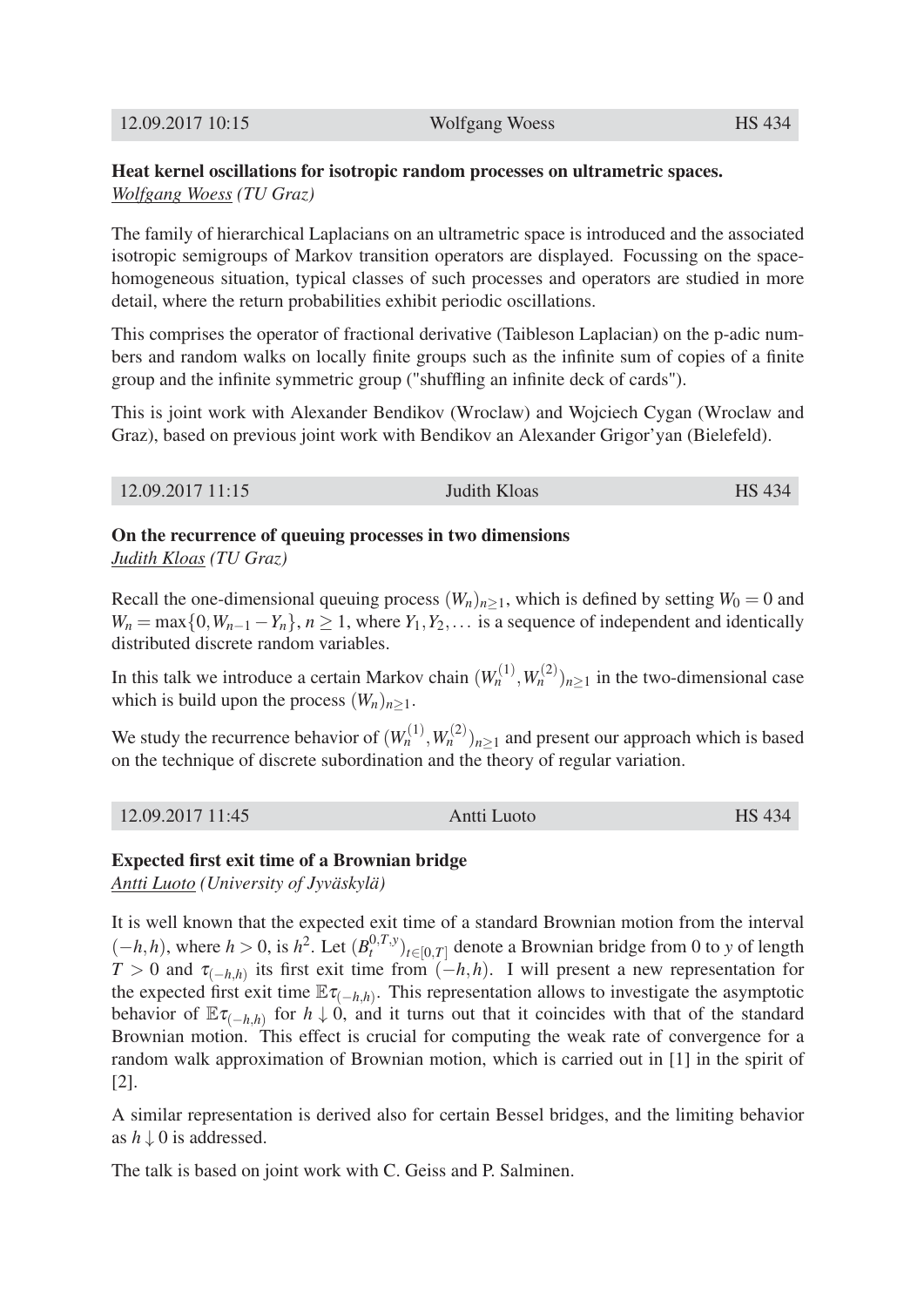## References

- [1] A. Luoto, *Time-dependent rate of convergence for binomial approximations*, in preparation.
- [2] J. B. Walsh, *The rate of convergence of the binomial tree scheme*, Finance Stochast. 7, p. 337–361 (2003).

### Lyapunov exponents on trees

*Gundelinde Wiegel (Technische Universität Graz)*

We consider a symmetric nearest neighbour random walk on an infinite regular tree moving in random potential. The potentials represent a random risk of dying for the random walk at each vertex. A measurement for the riskiness of moving in this random medium is provided by the Lyapunov exponents. They observe the long time behaviour of the probability of reaching a certain vertex after starting at a fixed vertex. There are two different ways of treating the random potentials in this observation: the annealed (or averaged) and the quenched approach. We will see that here we can directly relate these two approaches to each other.

12.09.2017 13:30 Mathias Pohl HS 434

## A Short Story on Concentration and Diversification

*Mathias Pohl (Universität Wien), Georg Ch. Pflug (Universität Wien)*

In mean-risk portfolio optimization, it is typically assumed that the assets follow a known distribution *P*0, which is estimated from observed data. Aiming at an investment strategy which is robust against possible misspecification of *P*0, the portfolio selection problem is solved with respect to the worst-case distribution within a Wasserstein-neighborhood of  $P_0$ . We review tractable formulations of this portfolio selection problem under model ambiguity, as it is called in the literature. Pflug et al. (2012) established that high model ambiguity leads to equally-weighted portfolio diversification. However, it often happens that the marginal distributions of the assets can be estimated with high accuracy, whereas the dependence structure between the assets remains ambiguous. This leads to the problem of portfolio selection under dependence uncertainty. We show that in this case portfolio concentration becomes optimal as the uncertainty with respect to the estimated dependence structure increases. Hence, distributionally robust portfolio optimization can have two very distinct implications: Diversification on the one hand and concentration on the other hand.

12.09.2017 14:00 Sándor Guzmics HS 434

## An exponential lifetime model and its resulting copula

*Sándor Guzmics (Universität Wien)*

In lifetime modelling the use of exponential distributions is one of the most standard ways.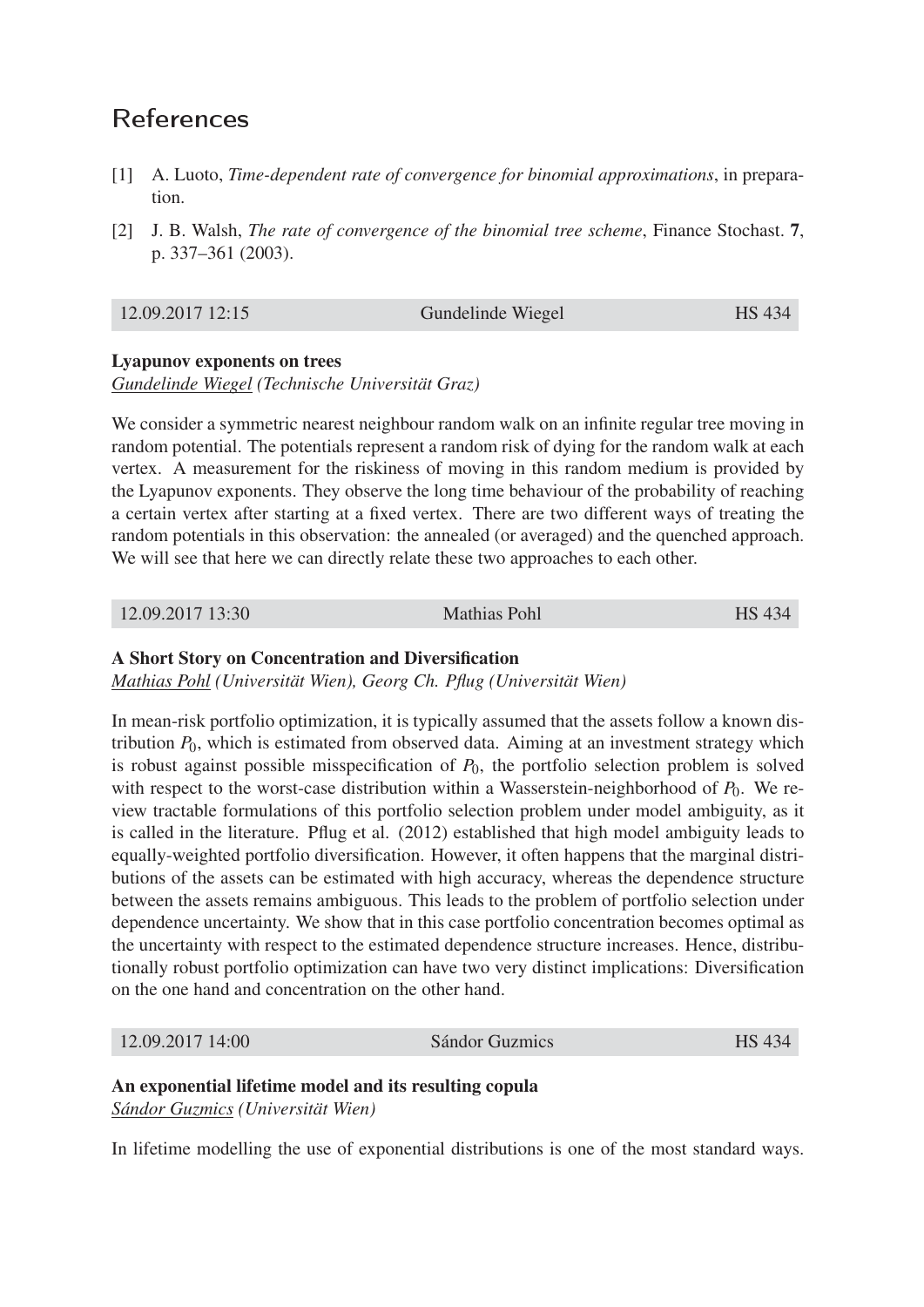There are also several approaches that aim to model the dependency structure among the entities. One such method is the well-known Marshall-Olkin model, which partly also motivates our work. However, while the Marshall-Olkin distribution allows common shocks for subsets of entities (which is not typical in banking systems), in our suggested model we consider cascading effects, where the default of a particular institution affects the remaining lifetime of (some) other institutions.

We assume that the original lifetime parameters  $\lambda_1, \lambda_2, \ldots, \lambda_n$  of the institutions will be modified as  $\lambda_i + a_{ii}$  ( $i = 1, \ldots, n, i \neq j$ ), when the default of institution *j* occurs. This leads to a joint lifetime model, which enables a very flexible dependence modelling due to the fact, that for each pair  $(i, j)$  there is a parameter  $a_{ij}$  defined. Our model also includes the Marshall-Olkin type models as a special case.

We present the fundamentals of this lifetime model as well as some interesting properties of the multivariate copula which stems from the model. First we examine our copula – under a symmetric parameter setting – with respect to Archimedeanity, then we investigate the monotonicity of the copula in certain copula orderings as the parameters of the copula vary.

Finally we relate our copula model to the quantification of systemic risk in financial systems.

| 12.09.2017 14:30 | Andreas Wittmann | HS 434 |
|------------------|------------------|--------|
|------------------|------------------|--------|

### The effect of climate change on flood risks in Europe

*Andreas Wittmann (Universität Wien)*

Estimating the joint distribution even of a relatively small number of variables is a challenging endeavour. In this work the joint distribution of water-discharges in over 770 river-basins across Europe is assessed, with the largest group to be simultaneously estimated numbering 86 individual basins.

The method used to accomplish this arduous task is a Vine-Copula approach. In particular different Vine-Copulae are fitted to the data and subsequently compared for goodness of fit. The resulting dependency structure is then combined with predictions for individual losses, provided by the JRCs LISFLOOD model, to estimate the total annual flood-losses in European regions. Using this method the effect of climate change on floods across Europe can be determined.

| 12.09.2017 15:30 | Manuela Schreyer | <b>HS</b> 434 |
|------------------|------------------|---------------|
|------------------|------------------|---------------|

### Some results on two-dimensional extreme-value copulas

*Manuela Schreyer (Universität Salzburg)*

Working with Markov kernels (conditional distributions) and right-hand deri-vatives  $D^+A$  of Pickands dependence functions *A* we study some results of two-dimensional extreme-value copulas (EVCs)  $C_A$ . Underlining the usefulness of working directly with the right-hand derivatives  $D^+A$ , we give an alternative simple proof of the fact that EVCs with piecewise linear *A* can be expressed as weighted geometric mean of some EVCs whose dependence functions *A* have at most two edges, a result by Mai and Scherer (2011), and present a generalization of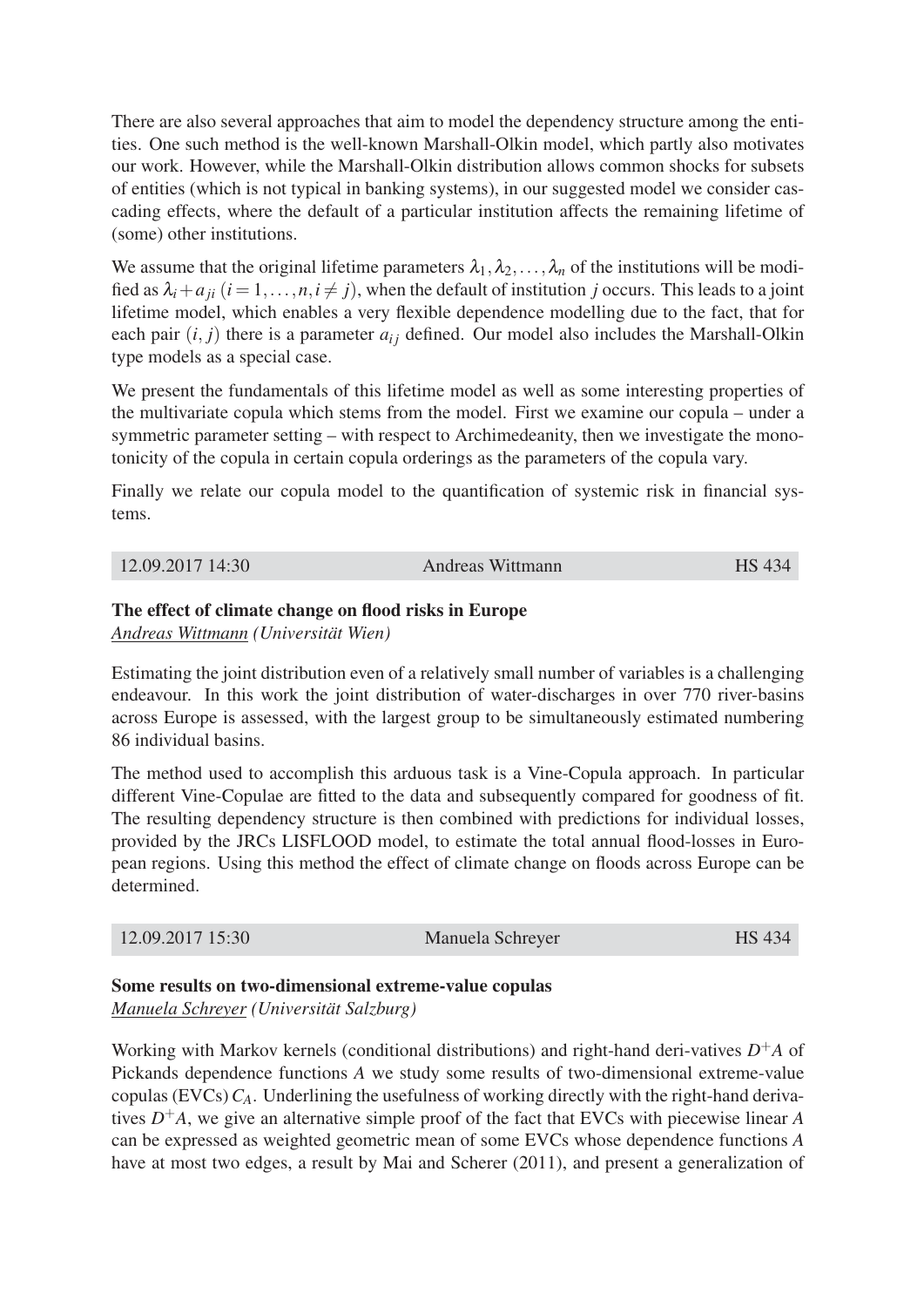this result.

Furthermore we sketch an elegant extension of the proof of the validity of the Hutchinson-Lai conjecture for EVCs to arbitrary, non-smooth *A*, and state a new conjecture on the precise region determined by all possible values of Kendall's  $τ$  and Spearman's  $ρ$  for EVCs.

| 12.09.2017 16:00 | Thomas Mroz | <b>HS</b> 434 |
|------------------|-------------|---------------|
|                  |             |               |

## Distributions with fixed marginals maximizing the mass of the endograph and the graph of a function

*Thomas Mroz (Uni Salzburg)*

For given distribution functions *F*,*G* we consider the problem of maximizing the probability of the event  $X \leq Y$  within the class of all two-dimensional distribution functions having *F* and *G* as marginals. Translating to the copula setting, we not only solve the much more general problem of finding  $\sup_{A \in \mathscr{C}} \mu_A(\Gamma^{\leq}(T))$ , where  $\mathscr{C}$  is the family of all two-dimensional copulas and  $\Gamma^{\leq}(T)$  is the endograph of some measurable (and not necessarily non-decreasing) function *T* :  $[0,1] \rightarrow [0,1]$ , but also prove the existence of a copula *A<sub>T</sub>* such that  $\mu_{A_T}(\Gamma^{\leq}(T)) =$  $\sup_{A \in \mathscr{C}} \mu_A(\Gamma^{\leq}(T))$  and show how to construct it. Furthermore, we look at the closely related problem of determining  $\sup_{A \in \mathscr{C}} \mu_A(\Gamma(T))$ , where  $\Gamma(T)$  is the graph of some measurable function *T* :  $[0,1] \rightarrow [0,1]$  and give a characterization of all measurable functions *T* :  $[0,1] \rightarrow [0,1]$ for which  $\sup_{A \in \mathscr{C}} \mu_A(\Gamma(T)) = \sup_{A \in \mathscr{C}} \mu_A(\Gamma^{\leq}(T)).$ 

### Idempotence in some standard classes of copulas

*Noppadon Kamnitui (University of Salzburg), Wolfgang Trutschnig (University of Salzburg)*

We extend and sharpen some results concerning the notion of idempotence in some standard classes of copulas as recently given in [1]. In particular we show that in the class of extremevalue copulas, in the class of Bernstein copulas and in some special class of copulas represented by measure-preserving transformations only the usual suspects are idempotent, namely Π and *M*. Additionally, we prove that idempotent strict Archimedean copulas necessarily have full support.

## References

[1] A. Albanese, C. Sempi, Idempotent copulae: *Ordinal sums and Archimedean copulae.* J. Math. Anal. Appl. **438(2)** (2016), 1055–1065.

12.09.2017 17:00 Irene Tubikanec HS 434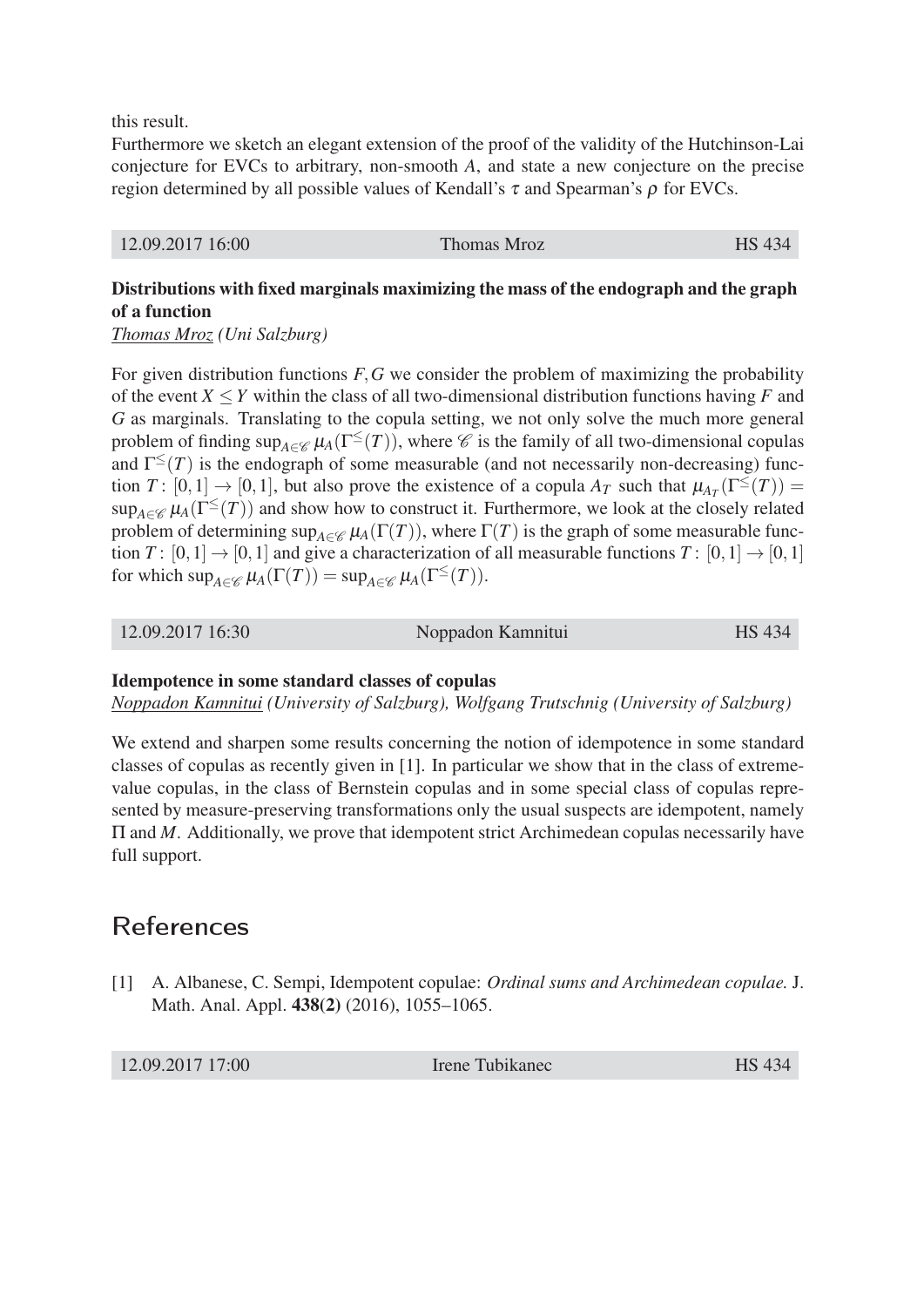## Statistical inference through Approximate Bayesian Computation for a stochastic Jansen and Rit Neural Mass Model.

*Irene Tubikanec (Johannes Kepler Universität Linz), Massimiliano Tamborrino (Johannes Kepler Universität Linz), Evelyn Buckwar (Johannes Kepler Universität Linz)*

Neural mass models provide a useful framework for modelling mesoscopic neural population dynamics and are able to generate different types of electroencephalography (EEG) rhythms. In this talk, we focus on parameter estimation for a stochastic formulation of the Jansen and Rit Neural Mass Model (JR-NMM). This is a system of SDEs, which has the structure of a stochastic Hamiltonian with a nonlinear displacement. None of the components is directly observed, making the inference problem more challenging. We tackle this by considering an Approximate Bayesian Computation (ABC) approach. This is a Bayesian technique that necessitates plenty of data simulations from the original model. Each simulation is performed using an efficient numerical splitting method that, differently from the commonly used Euler-Maruyama method, preserves the structural properties of the system. We finally show how the proposed ABC algorithm with the adopted splitting method is able to provide satisfactory estimates of parameters of interest, outperforming the corresponding ABC algorithm using the standard method.

12.09.2017 17:30 Valentin Sturm HS 434

## Animal activity recognition with hidden Markov models based on acceleration data *Valentin Sturm (JKU)*

Activity plays a key role in quantifying well being of farm animals. Moreover the drinking and eating behaviour of such animals has the potential to indicate possible illnesses. We take a look at a approach to automatically classify the behaviour of calves, based on recorded acceleration data. In this setting, we distinguish between nine different, not mutually exclusive states. We try to characterize these states and find a suitable hidden Markov Model which is ought to describe the true nature of the problem. With the help of this model we try to estimate the true behaviour. The achieved results show a good accuracy in correctly classifying the different states and is therefor suitable for further usage in finding indications of wellbeing.

| 12.09.2017 18:00 | Massimiliano Tamborrino | <b>HS</b> 434 |
|------------------|-------------------------|---------------|
|------------------|-------------------------|---------------|

## Approximate Bayesian Computation for the inference of multivariate partially observed stochastic processes with application to neuroscience *Massimiliano Tamborrino (JKU Linz)*

In many signal-processing applications, it is of primary interest to decode/reconstruct the unobserved signal based on some partially observed information. Some examples are automatic speech, face, gesture and handwriting recognition, and neuroscience (ion channels modeling). From a mathematical point of view, this corresponds to estimate model parameters of an unknown coordinate based on discrete observations of one or more other coordinates. Here we consider a partially observed bivariate stochastic process and discuss it in the framework of stochastic modelling of single neuron dynamics. None of the two components is directly observed: the available observations correspond to hitting times of the first component to the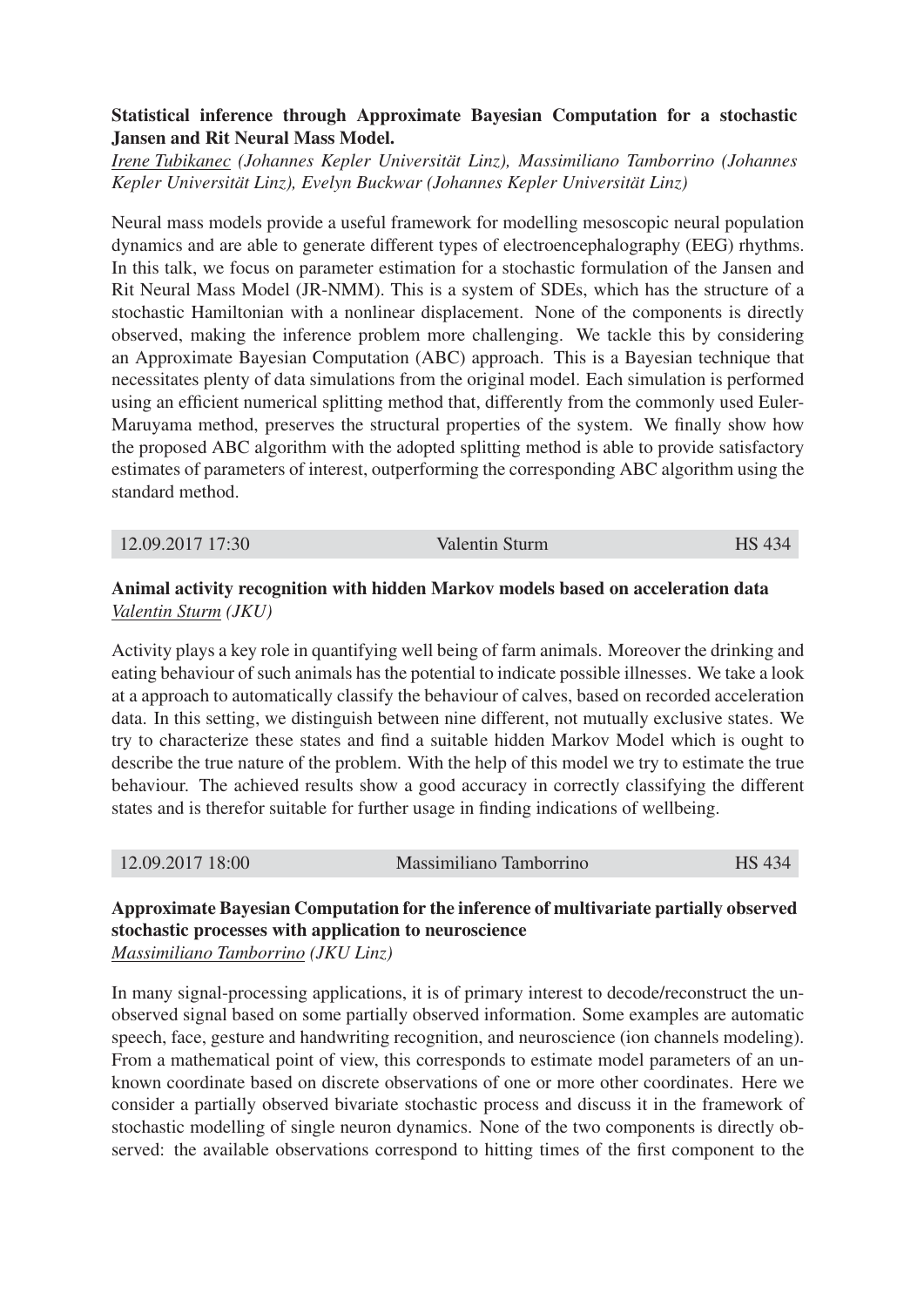second component. Our goal is to provide statistical inference of the underlying model parameters. This is particularly difficult because: 1. the considered process does not fit into the well-known class of hidden Markov models; 2. the available data consists of a point process with not iid consecutive intertime intervals; 3. the likelihood of the model is intractable. We tackle this problem using Approximate Bayesian Computation, a likelihood-free method requiring the development of suitable distances to apply in an algorithm similar to the importantsampling. After presenting the method (proposing several possible distances), I illustrate how to use it on the considered model.

| <b>Christian Bayer</b> | 13.09.2017 10:15 |  | <b>HS</b> 434 |
|------------------------|------------------|--|---------------|
|------------------------|------------------|--|---------------|

## Rough Volatility models in Finance

*Christian Bayer (Weierstrass Institut)*

We consider rough stochastic volatility models. Specifically, volatility has fractional – worse than diffusive – scaling, a regime which recently attracted considerable attention both from the statistical and option pricing point of view due to the excellent fits to market prices. However, the roughness (in terms of Hoelder regularity) poses particular challenges both from an analytical and from a computational point of view. For instance, rough volatility processes are neither semi-martingales nor Markov processes which makes many numerical and analytical techniques unapplicable. Starting from evidence in favor of volatility being rough, we discuss some of the implications, in particular with respect to simulation and asymptotics based on large deviation.

| 13.09.2017 11:15 | Michaela Szölgyenyi | <b>HS</b> 434 |
|------------------|---------------------|---------------|
|------------------|---------------------|---------------|

## Utility indifference pricing of insurance catastrophe derivatives

*Andreas Eichler (FH Upper Austria), Gunther Leobacher (University of Graz), Michaela Szölgyenyi (ETH Zürich)*

We propose a model for an insurance loss index and the claims process of a single insurance company holding a fraction of the total number of contracts that captures both ordinary losses and losses due to catastrophes. In this model we price a catastrophe derivative by the method of utility indifference pricing. The associated stochastic control problem is treated by techniques for piecewise deterministic Markov processes (PDMPs).

We perform a numerical study that illustrates our results. This motivates research on the simulation of PDMPs in general.

| 13.09.2017 11:45 | Thuan Nguyen | <b>HS</b> 434 |
|------------------|--------------|---------------|
|------------------|--------------|---------------|

## A note on approximation for stochastic integrals driven by a Lévy process *Thuan Nguyen (Jyväskylä University)*

The Riemann approximation in  $L_2$  for stochastic integrals driven by a Lévy process or exponential Lévy process was studied recently in [1] by C. Geiss et al. In [2], the same problem